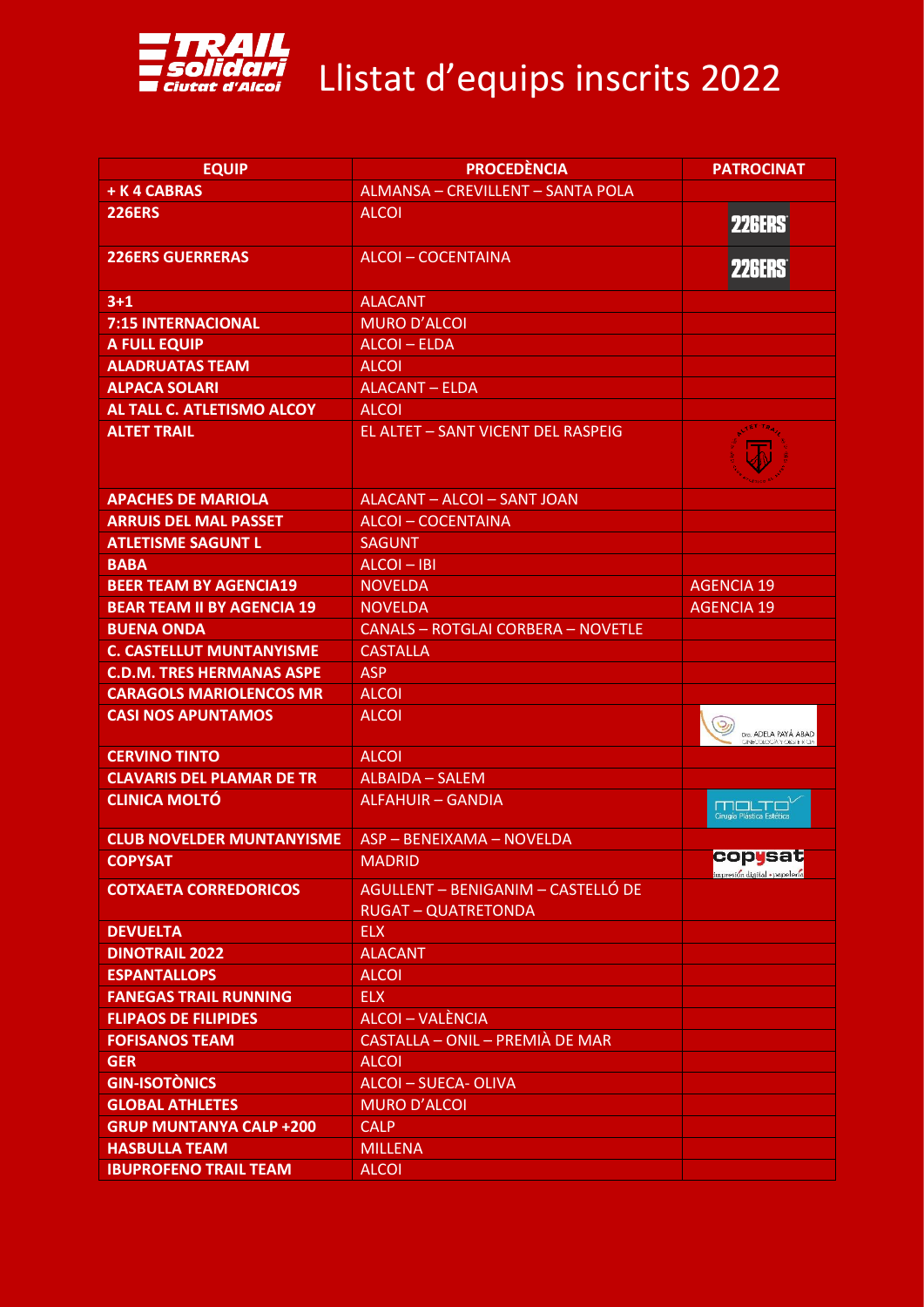

## Esclidari<br>
Ciutat d'Alcoi Llistat d'equips inscrits 2022

| <b>JAINSER S.L.</b>                | ASP - BORRIOL - ELX - SAN FULGENCIO    |                     |
|------------------------------------|----------------------------------------|---------------------|
| <b>JAMÓN YORK EN OLIVETA</b>       | <b>COCENTAINA - VILLARREAL</b>         |                     |
| <b>KILL THE GRUNTS</b>             | <b>ALCOI</b>                           |                     |
| <b>L@S VERTICALES</b>              | ASP - ELX - NOVELDA                    |                     |
| <b>LAS FOIA.COM-ONIL</b>           | <b>INIL</b>                            |                     |
| <b>LA TERRATA TRAIL</b>            | <b>ALACANT - LA NUCIA</b>              |                     |
| <b>LAS TORTUGAS TRAIL</b>          | <b>ELX</b>                             |                     |
| <b>LEONAS VILLENAS</b>             | <b>VILLENA</b>                         |                     |
| LOKIMIKA, S.A.                     | ALACANT - BENEJUZAR - MUTXAMEL         | lokímica <b>(e)</b> |
| <b>LOS CUATRO PERDIDOS</b>         | $ASP - ELDA - ELX$                     |                     |
| <b>LOS PERDIDOS</b>                | ASP - HONDÓN DE LAS NIEVES             |                     |
| <b>LOS WILLS</b>                   | <b>VALÈNCIA</b>                        |                     |
| <b>MON-MON</b>                     | ALCOI - GANDIA - MISLATA               |                     |
| <b>MONTAXIXOS TEAM!</b>            | ALACANT-IBI                            |                     |
| <b>NOTINGAM PRESSA</b>             | ALCÁNTARA DEL XUQUER - XÀTIVA          |                     |
| <b>PALAMATORIA GARANTIZADA</b>     | <b>ALACANT - EL CAMPELLO</b>           |                     |
| PENAGUILA TRAIL TEAM               | LEGUTIO - MURO D'ALCOI - PENÀGUILA     |                     |
| <b>PORCS SENGLARS 2.0</b>          | $ALCOI - IBI$                          |                     |
| <b>PRIMAVERA GROUP TRAIL</b>       | EL CAMPELLO - CREVILLENT - SANT VICENT |                     |
|                                    | <b>DEL RASPEIG - XIXONA</b>            |                     |
| <b>PUJAREM O QUE</b>               | <b>AGULLENT-IBI</b>                    |                     |
| <b>PUMAS TRAIL</b>                 | <b>VILLENA</b>                         |                     |
| <b>PUMAS TRAIL VILLENA</b>         | <b>VILLENA</b>                         |                     |
| <b>RUNNERS ALCOI AUTENTICS</b>     | ALCOI - VALÈNCIA                       |                     |
| <b>SPARTANS TRAIL</b>              | <b>ALCOI-COCENTAINA</b>                |                     |
| <b>SRTEAM</b>                      | <b>ALCOI-COCENTAINA</b>                |                     |
| <b>SUPER HEROES TRAIL</b>          | <b>ELX</b>                             |                     |
| <b>SURICATT MOTOR'S RUHIRRIM</b>   | <b>IBI</b>                             |                     |
| <b>TABERNETA TRAIL TEAM</b>        | <b>ALCOI</b>                           |                     |
| <b>TEAM FLATO</b>                  | <b>ELDA - PETRER</b>                   |                     |
| <b>TEQUILAS TEAM</b>               | ALCOI-BENIDORM                         |                     |
| <b>TIRILLAS TRAIL</b>              | <b>ALCOI</b>                           |                     |
| <b>TRAIL IBI</b>                   | <b>IBI</b>                             |                     |
| <b>TRAIL RUNNING ALICANTE</b>      | <b>ALACANT</b>                         |                     |
| <b>TRIVICI INTERNACIONAL</b>       | AGOST - ALACANT - BANYERES DE MARIOLA  |                     |
| <b>TRIVICI TEAM</b>                | <b>BANYERES DE MARIOLA</b>             |                     |
| <b>TROTAMONTAÑAS</b>               | <b>ALCOI</b>                           |                     |
| <b>UNGLES NEGRES</b>               | ALCOI - IBI - MURO D'ALCOI             |                     |
| <b>UNION ALCOYANA ANTN</b>         | <b>ALCOI</b>                           | unión               |
|                                    |                                        | <b>alcoyana</b>     |
| <b>URBAN TRAIL RUNNING A PEL</b>   | <b>ALCOI</b>                           |                     |
| <b>URBAN TRAIL RUNNING ALCOY 1</b> | <b>ALCOI</b>                           |                     |
| <b>URBAN TRAIL RUNNING ALCOY 2</b> | <b>ALCOI</b>                           |                     |
| <b>URBAN TRAIL RUNNING ALCOY 3</b> | <b>ALCOI</b>                           |                     |
| <b>VERNIWOMANS</b>                 | ALZIRA - LA LLOSA DE RANES - MOIXENT - |                     |
|                                    | <b>ROTGLA I CORBERA</b>                |                     |
| <b>VOLTA ALS POBLETS</b>           | COCENTAINA - MURO D'ALCOI -            |                     |
|                                    | <b>MUTXAMEL</b>                        |                     |